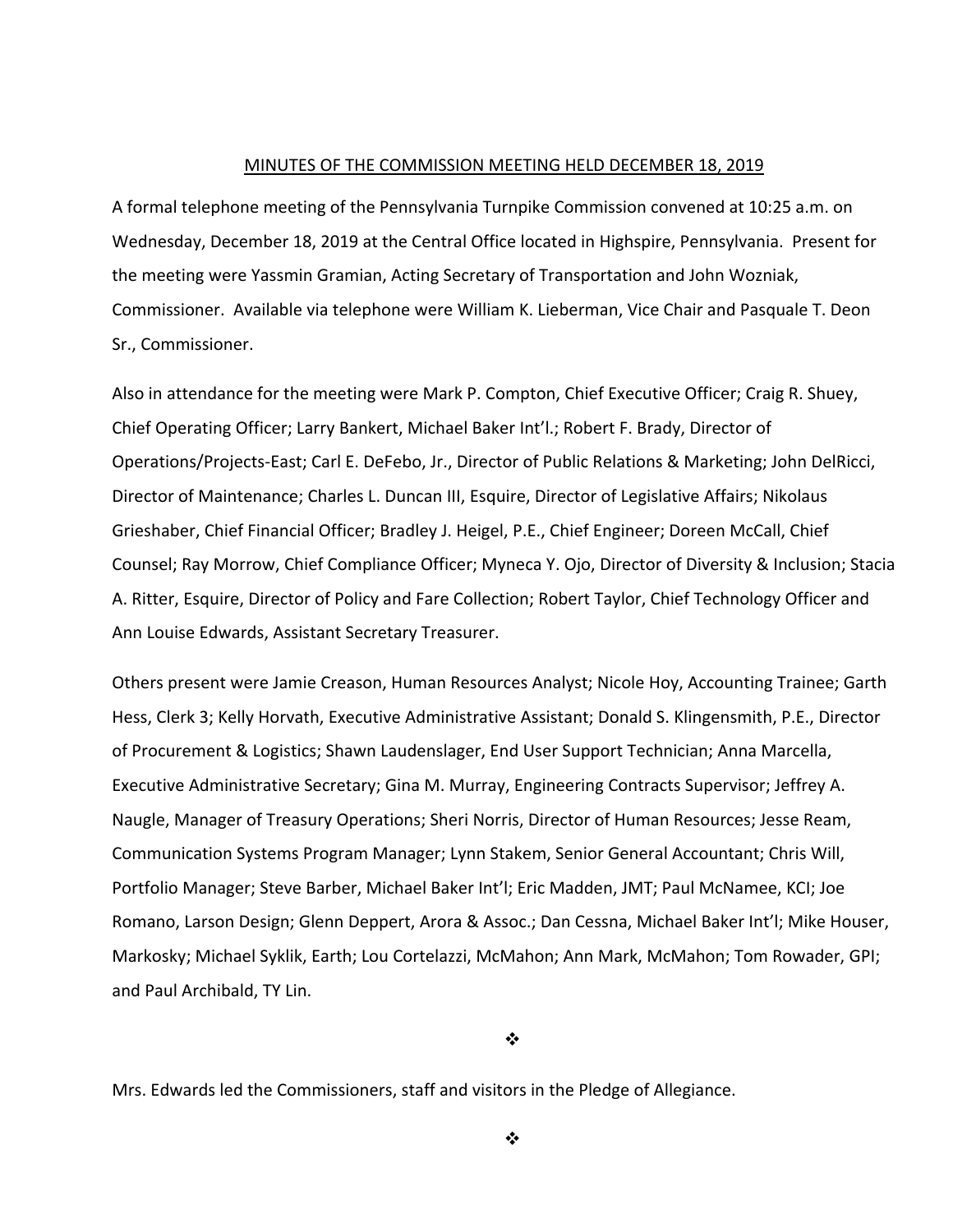## MINUTES OF THE MEETING‐DECEMBER 18, 2019 **2** | Page

The Assistant Secretary Treasurer, Ann Louise Edwards, called the roll and declared a quorum available.

 $\cdot$ 

#### SUNSHINE ANNOUNCEMENT

The Commissioners met in Executive Session prior to today's Formal Agenda Session to consider matters of personnel, which included new hires and vacancies.

The Commissioners also engaged in non‐deliberative, informational discussions regarding various actions and matters, which have been approved at previous public meetings.

❖

# PUBLIC COMMENT

Mrs. Edwards: The public is welcome to address the Commission regarding items listed on the Agenda or other items not listed on the Agenda that are within the Commission's authority or control. In order to conduct an orderly and effective meeting, all persons wishing to address the Commission should have signed in a requested time to speak. If you have not done so, you are invited to do so at this time.

There were no requests to address the Commission.

 $\frac{1}{2}$ 

MS. EDWARDS: The first item of business on the agenda is the election of Officers. We will begin with the election of a temporary Chair; the duties of the temporary Chair will be to accept nominations for Chair. Do I have a nomination for a temporary Chair?

COMMISSIONER DEON: "I nominate Vice Chair Lieberman for temporary Chair."

MS. EDWARDS: Are there any other nominations?

MS. EDWARDS: Hearing none, may I have a motion to close the nominations?

COMMISSIONER DEON: "I move to close the nominations."

MS EDWARDS: May I have a second?

COMMISSIONER GRAMIAN: "I second the motion."

MS. EDWARDS: All those in favor of closing the nominations said I, opposed?

MS. EDWARDS: Motion carries. We will now vote for Temporary Chair. All those in favor of Commissioner Lieberman for temporary Chair said I, opposed? Motion carries.

MS. EDWARDS: I would like to recognize Temporary Chair Lieberman.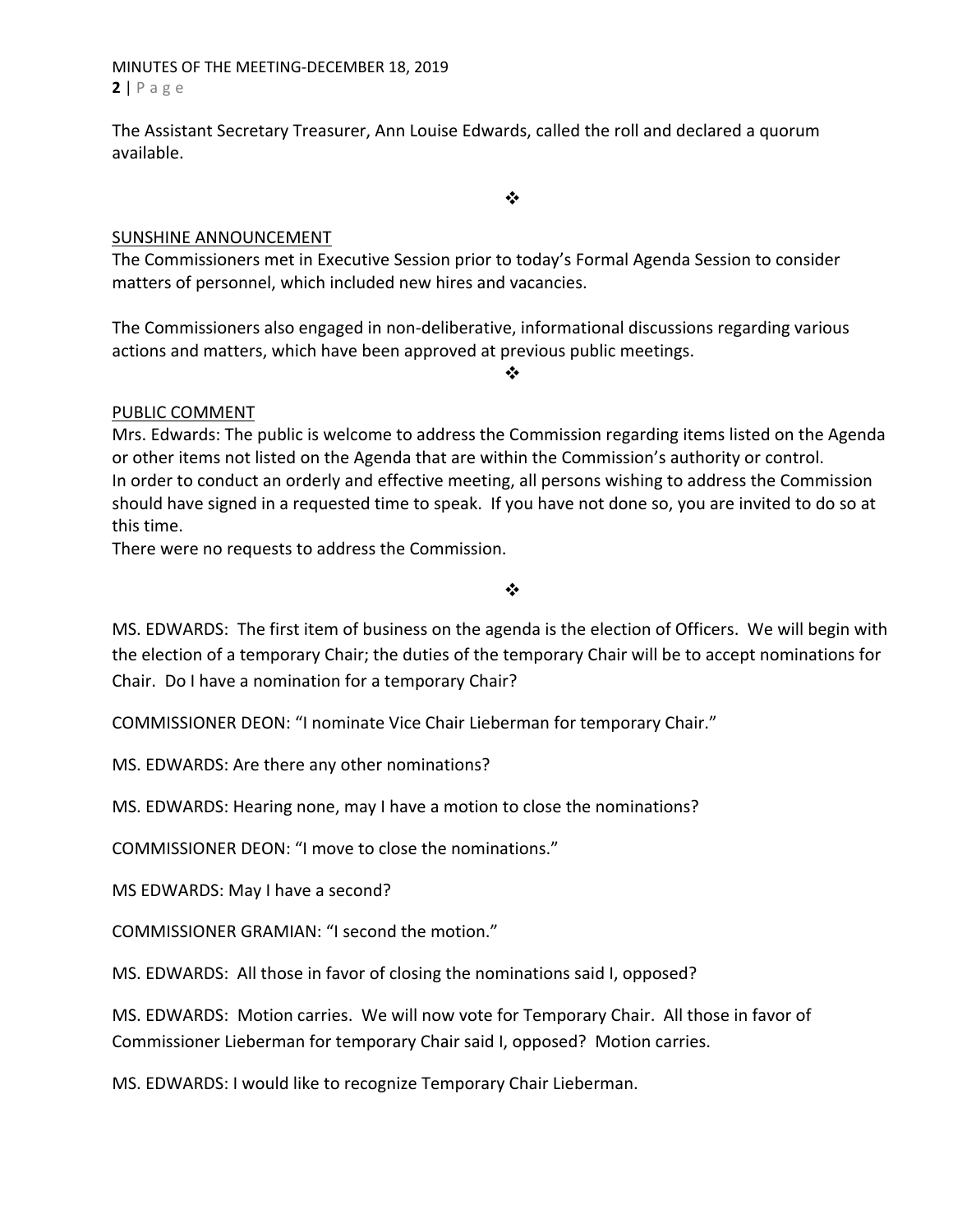# MINUTES OF THE MEETING‐DECEMBER 18, 2019 **3** | Page

TEMPORARY CHAIR LIEBERMAN: We always reorganize when we have a new Commission member, and it's normally a day of celebration; however today is tempered because earlier this morning our fellow Commissioner and friend, Barry Drew, passed away. Barry's last few months were tough, he was ill, but those of us who knew him, knew that he was a great Commissioner. He participated in the meetings and was a great counsel of the Turnpike. He has a long and stored career, both being a public defender, solicitor in Erie, a lawyer, and working in the Department of Revenue for the Commonwealth. I would ask for his bio to be written into the Minutes and I'll ask for a moment of silence for Barry Drew.

# Commissioner Drew:

Longtime civil servant and Vietnam veteran Barry Drew of Mechanicsburg, Pa. was unanimously confirmed to the Pennsylvania Turnpike Commission on Thursday, December 10, 2015 by the Pennsylvania Senate. Pennsylvania Gov. Tom Wolf nominated Drew on Sept. 2 to fill the vacated seat of former Commissioner A. Michael Pratt of Carlisle, Pa.

Drew has a long history of bipartisan public service. He served as the Deputy Secretary of Administration at the Pennsylvania Department of Revenue from 1995 until 2011. Prior to that, he was Solicitor for the City of Erie, Pa. then Director of Administration for the County of Erie. Drew is a Vietnam War Veteran who served as a Sergeant in the United States Air Force. He holds a Bachelor of Science in Accounting from Gannon University and a Juris Doctor from the Western New England College School of Law.

TEMPORARY CHAIR LIEBERMAN: Thank you and we will now continue with the meeting.

MS. EDWARDS: Thank you, Temporary Chair Lieberman will now accept nominations for Chair.

TEMPORARY CHAIR LIEBERMAN: May I have a nomination for Chair?

COMMISSIONER DEON: I nominate Commissioner Gramian for Chair.

TEMPORARY CHAIR LIEBERMAN: Are there any other nominations?

TEMPORARY CHAIR LIEBERMAN: Hearing none, may I have a motion to close the nominations?

COMMISSIONER DEON: I move to close the nominations.

TEMPORARY CHAIR LIEBERMAN: May I have a second?

COMMISSIONER WOZNIAK: I second the motion.

TEMPORARY CHAIR LIEBERMAN: Any discussion. Hearing none, I call for the vote.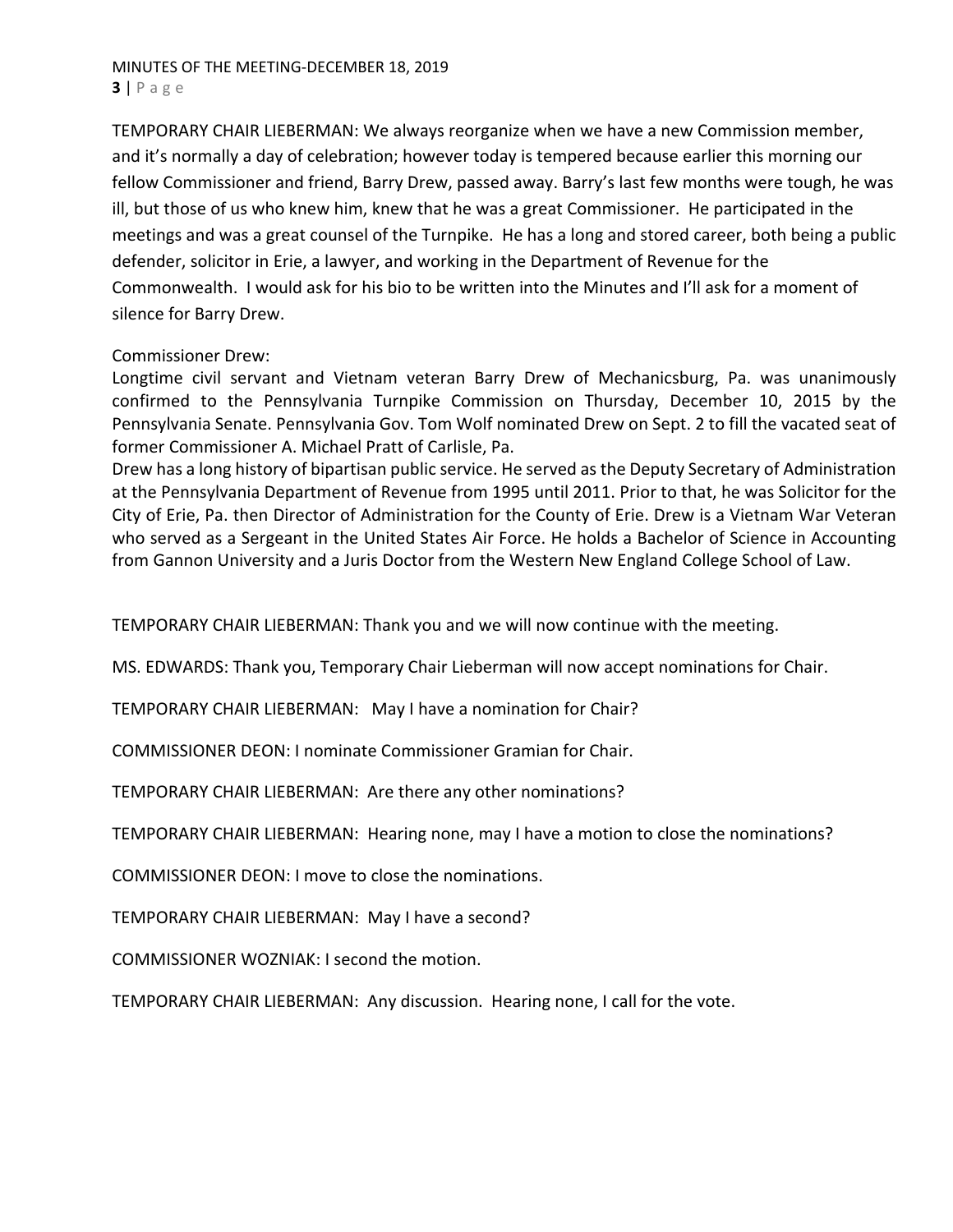MINUTES OF THE MEETING‐DECEMBER 18, 2019 **4** | Page

MS. EDWARDS: We will now have a roll call vote for the election of Chair. Commissioner Deon Commissioner Gramian Commissioner Lieberman Commissioner Wozniak

MS. EDWARDS: The vote is unanimous. Commissioner Gramian has been elected Chair.

MS. EDWARDS: The newly elected Chair will now accept nominations for the following offices: Vice Chair Secretary Treasurer Assistant Secretary Treasurer Assistant Secretary Treasurer

CHAIR GRAMIAN: May I have nominations for Vice Chair.

COMMISSIONER DEON: I nominate Commissioner Lieberman for Vice Chair.

CHAIR GRAMIAN: Are there any other nominations for Vice Chair?

CHAIR GRAMIAN: Hearing none, may I have nominations for Secretary Treasurer.

COMMISSIONER DEON: I nominate Commissioner Wozniak for Secretary Treasurer.

CHAIR GRAMIAN: Are there any other nominations for Secretary Treasurer?

CHAIR GRAMIAN: Hearing none, may I have nominations for two (2) Assistant Secretary Treasurer.

COMMISSIONER WOZNIAK: I nominate Ann Louise Edwards and Jeffrey Naugle for Assistant Secretary Treasurer.

CHAIR GRAMIAN: Are there any other nominations for Assistant Secretary Treasurer?

CHAIR GRAMIAN: Hearing none, may I have motion to close the nominations.

COMMISSIONER WOZNIAK: I move to close the nominations.

CHAIR GRAMIAN: May I have a second?

COMMISSIONER DEON: I second the motion.

CHAIR GRAMIAN: Any discussion, Hearing none, I call for the vote. All those in favor of closing the nominations said I, opposed?

CHAIR GRAMIAN: Motion carries.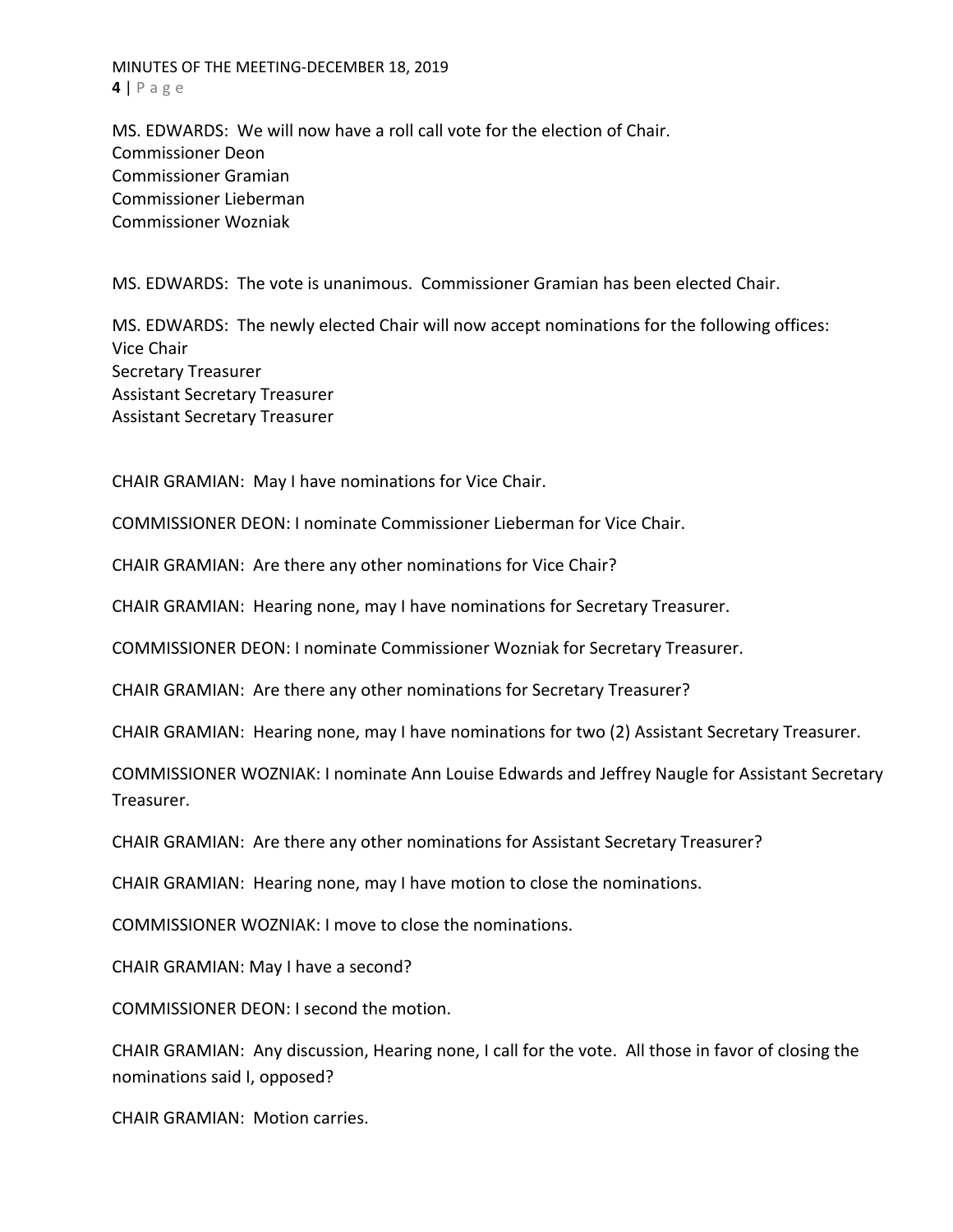❖

MINUTES OF THE MEETING‐DECEMBER 18, 2019 **5** | Page

MS. EDWARDS: We will now have a roll call vote for the election of the nominated slate of officers. Commissioner Deon Commissioner Gramian Commissioner Lieberman Commissioner Wozniak

MS. EDWARDS: The vote is unanimous. The Commission reorganization is complete. For the record: Yassmin Gramian has been elected Chair William K. Lieberman has been elected Vice Chair John Wozniak has been elected Secretary Treasurer Ann Louise Edwards and Jeff Naugle have been elected Assistant Secretary Treasurer Congratulations. We will now proceed with the Formal Agenda.

#### MINUTES OF THE MEETING

Motion‐That the Minutes of the meeting held December 3, 2019 be approved and filed as submitted‐ was made by Commissioner Wozniak, seconded by Commissioner Deon, and passed unanimously.

 $\frac{1}{2}$ 

❖

#### **COMMUNICATIONS**

Motion‐That the Commission approves the memos received from the Chief Counsel and Director of Procurement & Logistics‐was made by Commissioner Wozniak, seconded by Commissioner Deon, and passed unanimously.

 $\bullet \bullet$ 

## PERSONNEL

Motion‐That the Commission approves the Personnel as submitted‐was made by Commissioner Wozniak, seconded by Commissioner Deon, and passed unanimously.

 $\cdot$ 

❖

# UNFINISHED BUSINESS

No Unfinished Business to consider.

NEW BUSINESS

INVOICE PAYMENT

Motion‐That the Commission approves payment of the invoice to ACE, through our broker AON, for a total amount of \$17,929.00, which represents the premium for the Owner Controlled Insurance Program (OCIP) for the Southern Beltway, US 22 to I‐79 (through June 17, 2020)‐was made by Commissioner Wozniak, seconded by Commissioner Deon, and approved unanimously.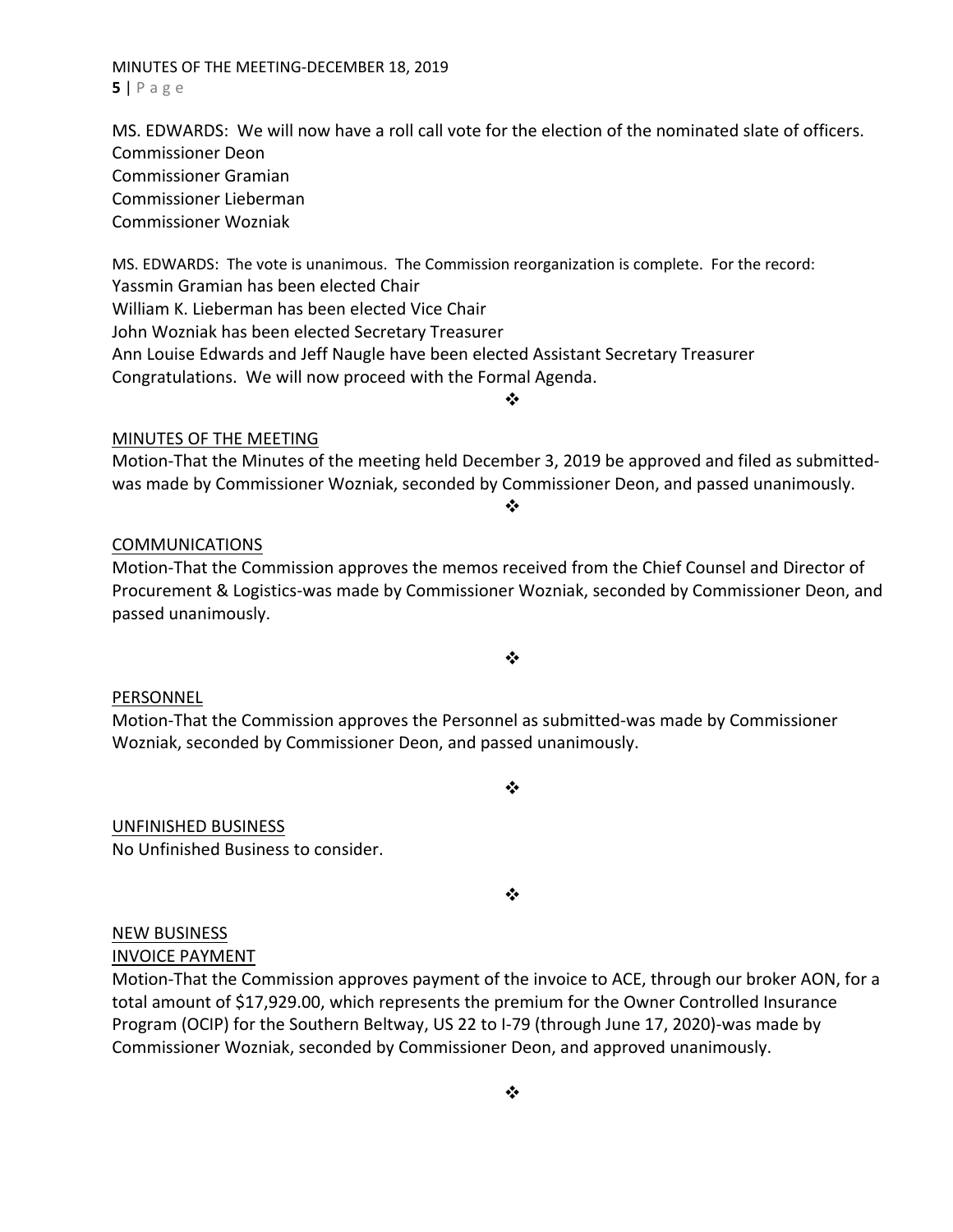#### MINUTES OF THE MEETING‐DECEMBER 18, 2019 **6** | Page

## **AGREEMENTS**

Motion‐That the Commission approve the negotiation and execution of the Work Orders and Agreements for the items listed in memos "a, b and d"; item "c" is being removed from the Agenda:

- a. Two Work Orders under our Programmatic Agreement with First Pennsylvania Resource, LLC, to supply wetland mitigation credits (required by the U.S. Army Corps of Engineers and the PA DEP), for mitigation shortages on two Commission roadway projects (Allegheny River Bridge at 0.99 acres shortage and the total reconstruction from MP 40.00 to MP 48.00 at 0.60 acres shortage); at a not‐ to-exceed amount of \$80,000.00 per acre of wetland credit; and authorize execution of the required Release of the previously‐recorded Conservation Easement;
- b. Reimbursement Agreement with Duquesne Light Company for Duquesne Light to procure the materials for the relocation of several Duquesne Light facilities necessary for the construction of Sections A, B and C of the Mon/Fayette Expressway; at a not-to-exceed amount of \$15,895,000.00;
- d. Settlement Agreement and Release with William R. and Joann C. Andrews & Silver Creek Nursery; approve the settlement and authorize the appropriate officials to execute necessary documents.

‐was made by Commissioner Wozniak, seconded by Commissioner Deon, and passed unanimously.

❖

## RIGHT‐OF‐WAY REQUEST

Motion-That the Commission approves the Right-of-Way Requests for the items listed in memos "a" through "g":

- a. Approve the plans entitled, "Drawings for Acquisition of Right‐of‐Way for Contract No. T‐238.09S001‐4, replacement of Bridge No. EB‐117 at Milepost 238.09 in Cumberland County from STA 612+00 to Sta 628+84.00", as prepared and approved by the Engineering Department;
- b. Acquisition of Right‐of‐Way #4021‐G (Tressler Lutheran Services, Successor in interest by merger to Lutheran Social Services‐Central Penn Region, n/k/a Diakon Lutheran Social Ministries), a partial take parcel necessary for construction of Bridge EB‐311 by authorizing payment of \$9,000.00 representing fair market value to Diakon Lutheran Social Ministries; authorize appropriate Commission officials to execute the Temporary Construction Easement and other documents that may be required for closing; authorize the payment of additional statutory damages as calculated by the Right‐of‐Way Administrator and approved by the Chief Counsel; and payment of fair market value to the property owner is contingent upon the delivery of an executed Temporary Construction Easement as approved by the Legal Department;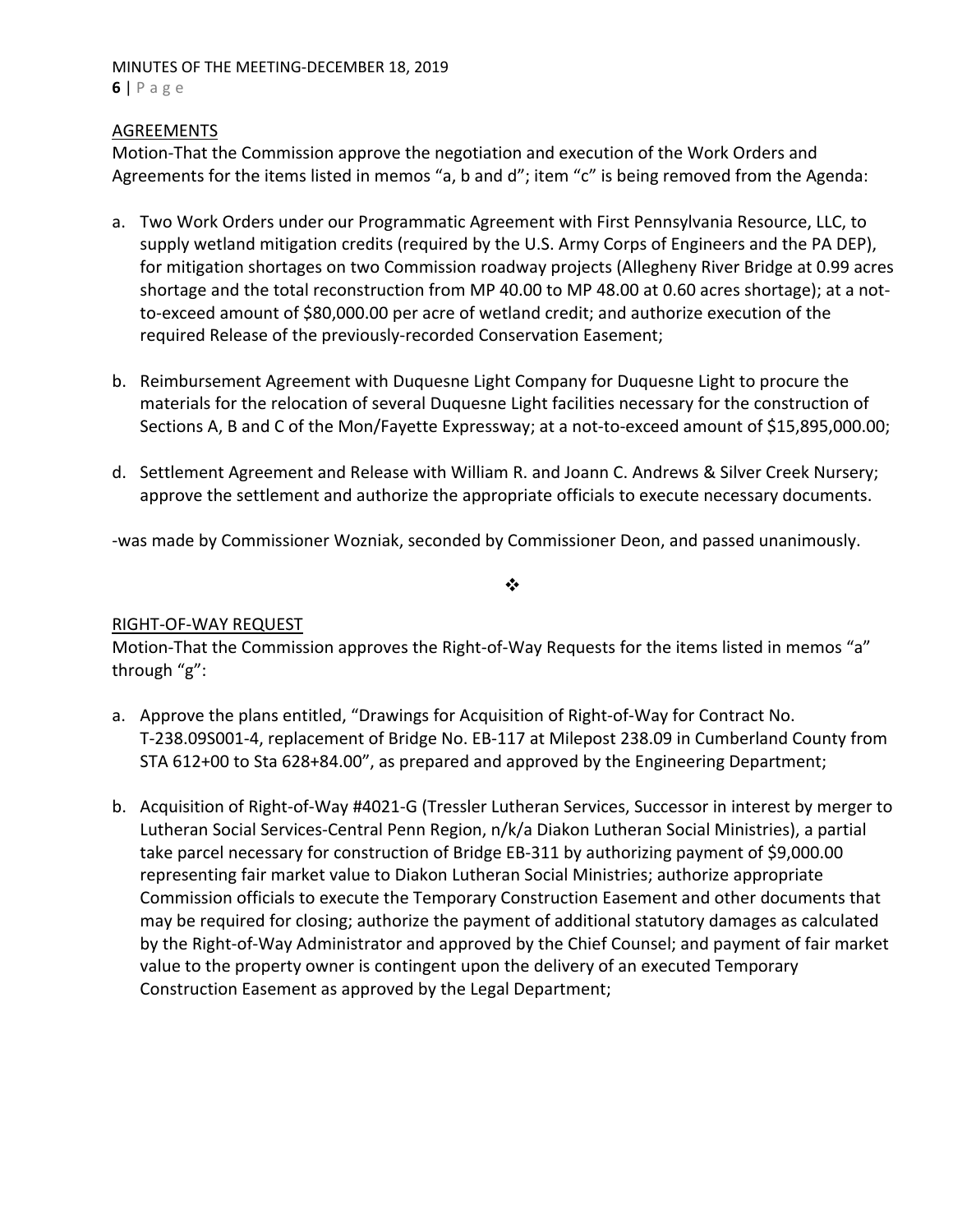# MINUTES OF THE MEETING‐DECEMBER 18, 2019

#### **7** | Page

- c. Acquisition of Right‐of‐Way #3382‐I2 (Michael E. and Susan C. Ryder), a total take parcel necessary for the expansion of the New Cumberland maintenance facility, by authorizing payment of \$175,382.98 representing fair market value and pro‐rated taxes to Michael E. and Susan C. Ryder; authorize the appropriate Commission officials to execute the Agreement of Sale and other documents that may be required for closing; authorize the payment of additional statutory damages as calculated by the Right‐of‐Way Administrator and approved by the Chief Counsel; and payment of fair market value to the property owners is contingent upon the delivery of a deed as prepared by the Legal Department;
- d. Acquisition of Right‐of‐Way #14S282 (Oakhurst Management, Inc.), a total take parcel necessary for construction of the Mon/Fayette Expressway, Rt. 51 to I‐376, by authorizing payment of \$66,425.42 representing fair market value, pro‐rated taxes and recording fees to Universal Settlement Services of Pennsylvania, LLC, escrow agent; authorize the appropriate Commission officials to execute the Agreement of Sale and other documents that may be required for closing; authorize the payment of additional statutory damages as calculated by the Right‐of‐Way Administrator and approved by the Chief Counsel. Payment of fair market value to the property owner is contingent upon the delivery of a deed as prepared by the Legal Department;
- e. Acquisition of Right‐of‐Way #6402‐B (Nancy O. Brown), a partial take parcel necessary for the total reconstruction project from MP A20.00 to MP A30.00 by authorizing payment of \$89,056.30 representing estimated just compensation and statutory delay damages to Nancy O. Brown; and authorize the payment of additional statutory damages as calculated by the Right‐of‐Way Administrator and approved by the Chief Counsel;
- f. Acquisition of Right‐of‐Way #14081‐D1 (Andrew J. and Amanda D. Roth), a total take parcel necessary for the total reconstruction project from MP 49.00 to MP 53.00 by authorizing payment of \$116,596.84 representing fair market value, pro‐rated taxes and recording fees to Tri‐State Paralegal Service, LLC, escrow agent; authorize the appropriate Commission officials to execute the Agreement of Sale and other documents that may be required for closing; authorize the payment of additional statutory damages as calculated by the Right‐of‐Way Administrator and approved by the Chief Counsel; and payment of fair market value to the property owners is contingent upon the delivery of a deed as prepared by the Legal Department;
- g. Acquisition of Right‐of‐Way #14S287 and Right‐of‐Way #14S291 (Robert W. and Christa E. Wilson), total take parcels necessary for construction of the Mon/Fayette Expressway, Rt. 51 to I‐376, by authorizing payment of \$685,239.73 representing fair market value, pro‐rated taxes, recording fees to Babst Calland Clements & Zomir, PC, escrow agent; also authorize payment of \$70,335.00 representing personal property loss damages to Robert W. and Christa E. Wilson; authorize the appropriate Commission officials to execute the Agreement of Sale and other documents that may be required for closing; and payment of fair market value to the property owners is contingent upon the delivery of a deed as prepared by the Legal Department.

‐was made by Commissioner Wozniak, seconded by Commissioner Deon, and passed unanimously.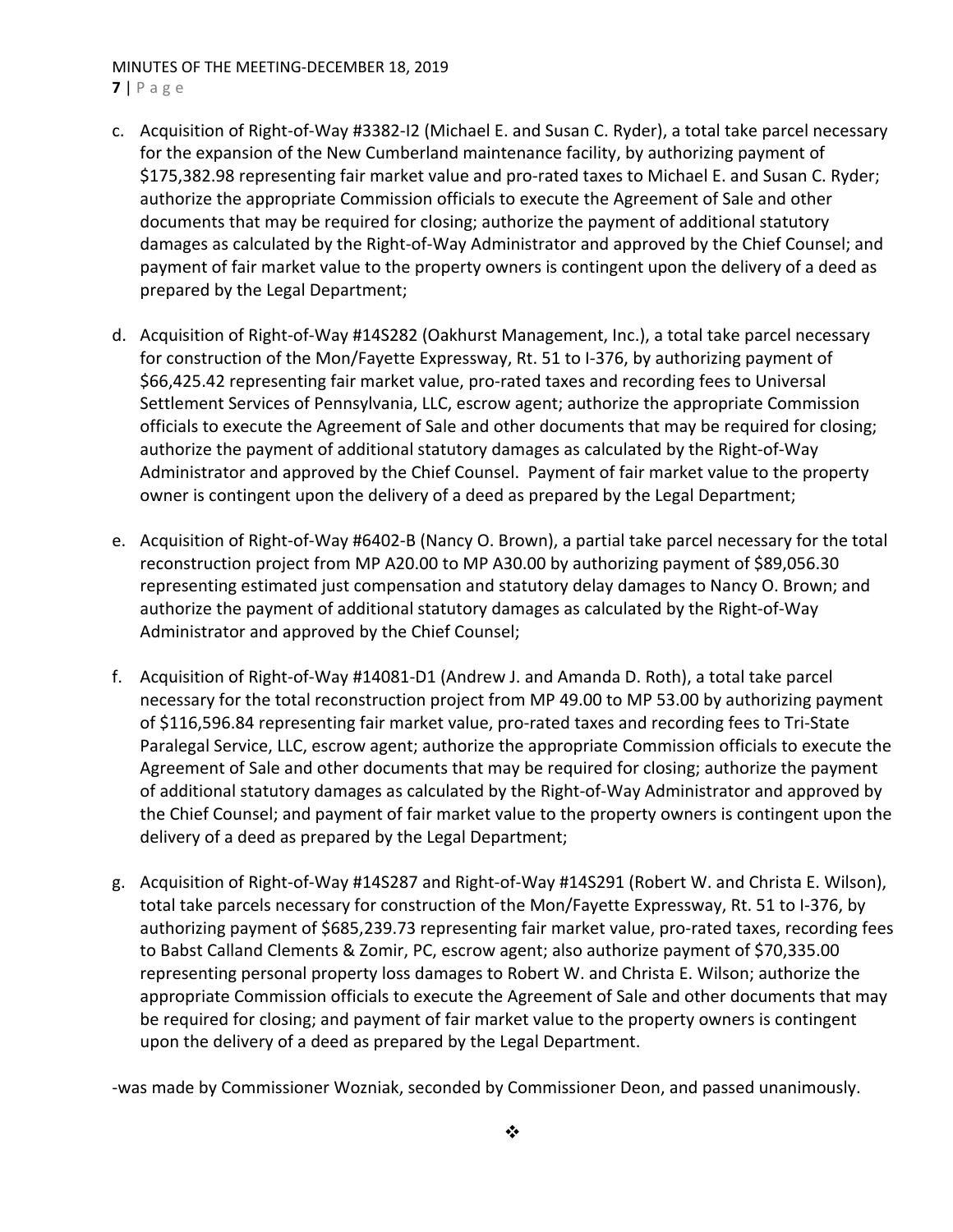#### MINUTES OF THE MEETING‐DECEMBER 18, 2019 **8** | Page

#### SUPPLEMENTAL AGREEMENTS

Motion‐That the Commission approves the negotiation and execution of the Supplemental Agreements for the items listed in memos "a" and "b":

- a. Supplement #1 for design management services for the Mon/Fayette Expressway with HDR, Inc., for an increase of \$7,700,000.00 for continued service through bidding of the S.R. 51 to S.R. 837 section of the Mon/Fayette Expressway; for a revised not-to-exceed amount of \$27,700,000.00;
- b. Supplement #1 for design services for the total reconstruction project from MP 308.00 to MP 312.00 with Gannett Fleming, Inc., for an increase of \$5,000,000.00 to complete the final design; for a revised not‐to‐exceed amount of \$17,000,000.00

‐was made by Commissioner Wozniak, seconded by Commissioner Deon, and passed unanimously.

❖

## PURCHASE ORDERS

Motion‐That the Commission approves the Award of Bids and Issue Purchase Orders for the items listed in memos "a" through "j":

- a. Diesel motor fuel and heating/emergency generator fuel, exercising the option to renew the agreements for an additional year (January 1, 2020 ‐ December 31, 2020): Petroleum Traders \$203,000.00 Glassmere Fuel Service 33,000.00 Talley Petroleum 60,000.00 PAPCO, Inc. 310,000.00 Naughton Energy Corp. 66 and 50,000.00 Mansfield Oil Co. ‐152,000.00 Riggins, Inc. 0.00 TOTAL RENEWAL:  $$504,000.00$
- b. Mower parts, exercising the option to renew the agreements for an additional year (January 1, 2020 ‐ December 31, 2020):

| <b>Cherry Valley Tractor</b>   | \$7,000.00   |
|--------------------------------|--------------|
| Lacal Equipment, Inc.          | 12,000.00    |
| <b>Messicks Farm Equipment</b> | 2,000.00     |
| <b>TOTAL RENEWAL:</b>          | \$101,000.00 |
|                                |              |

c. Three (3) Scorpion truck mounted attenuators with arrow boards, utilizing the Commonwealth's contract with Traffix Devices, Inc.; at a total award of \$109,278.36;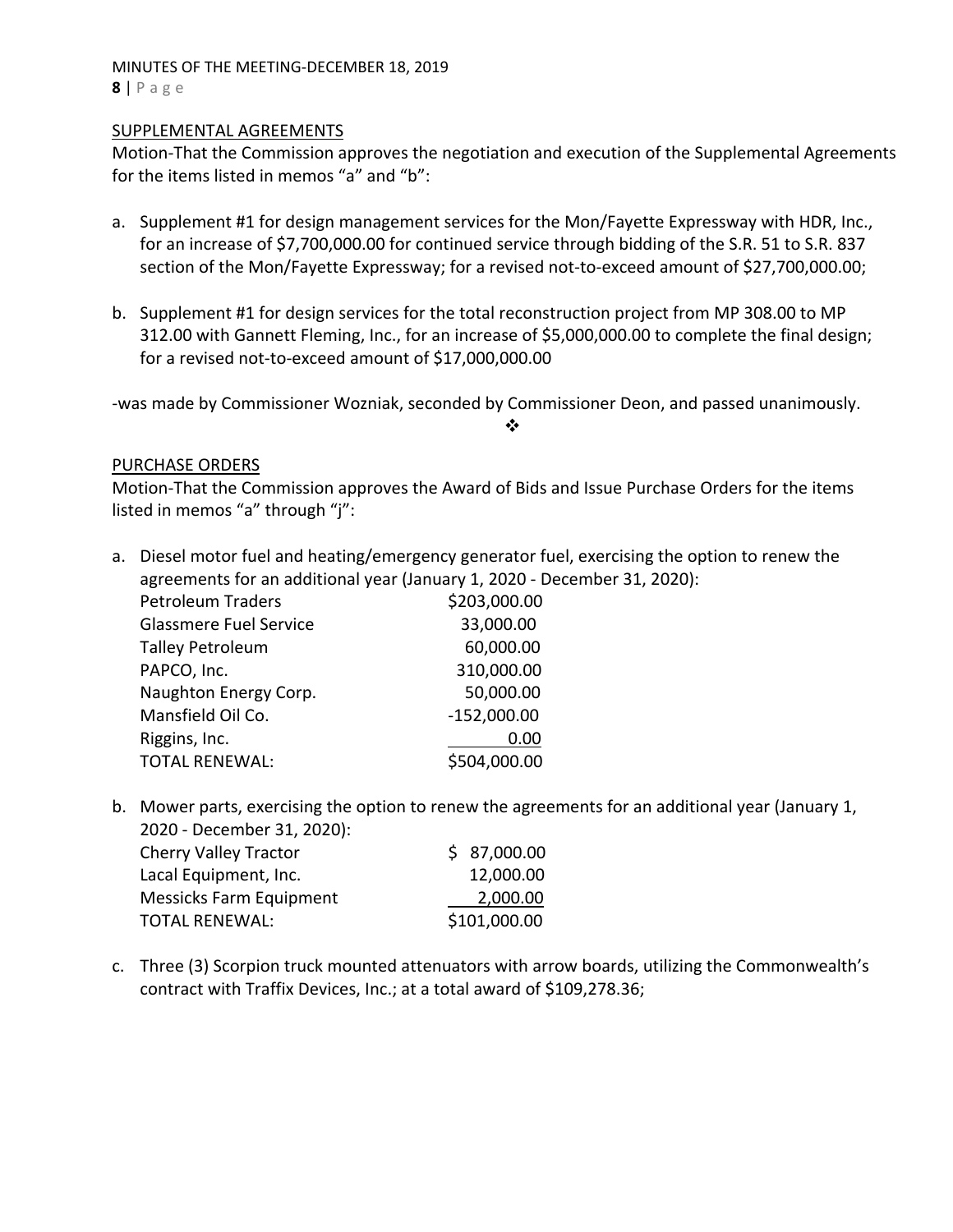d. Facilities contracts for capital replacement, upgrade and repair services (January 1, 2020 – December 31, 2021), to the lowest responsive and responsible bidders; and approval for staff movement of funds between contracts as needed during the contract term:

| <b>ELECTRICAL</b>                                    |                  |            |  |
|------------------------------------------------------|------------------|------------|--|
| TSB, Schultheis Electric                             | \$2,500,000.00   | District 1 |  |
| <b>Clark Contractors</b>                             | 250,000.00       | District 2 |  |
| <b>Clark Contractors</b>                             | 150,000.00       | District 3 |  |
| <b>Clark Contractors</b>                             | 350,000.00       | District 4 |  |
| <b>Clark Contractors</b>                             | 200,000.00       | District 5 |  |
| <b>ELECTRICAL TOTAL:</b>                             | \$3,450,000.00   |            |  |
|                                                      |                  |            |  |
| <b>GENERAL</b>                                       |                  |            |  |
| <b>Clark Contractors</b>                             | \$4,500,000.00   | District 1 |  |
| <b>Clark Contractors</b>                             | 2,700,000.00     | District 2 |  |
| <b>Clark Contractors</b>                             | 700,000.00       | District 3 |  |
| <b>Clark Contractors</b><br><b>Clark Contractors</b> | 1,350,000.00     | District 4 |  |
|                                                      | 1,200,000.00     | District 5 |  |
| <b>GENERAL TOTAL:</b>                                | \$10,450,000.00  |            |  |
| LANDSCAPING                                          |                  |            |  |
| The U Company, LLC                                   | \$5,000,000.00   | District 1 |  |
| The U Company, LLC                                   | 2,000,000.00     | District 2 |  |
| <b>Strauser Nature's Helper</b>                      | 4,000,000.00     | District 3 |  |
| M & M Landscaping                                    | 5,000,000.00     | District 4 |  |
| <b>Strauser Nature's Helper</b>                      | 2,000,000.00     | District 5 |  |
| <b>LANDSCAPING TOTAL:</b>                            | \$18,000,000.00  |            |  |
|                                                      |                  |            |  |
| <b>HVAC</b>                                          |                  |            |  |
| McKamish, Inc                                        | \$650,000.00     | District 1 |  |
| MARC Service, Inc.                                   | 650,000.00       | District 2 |  |
| <b>NO BIDS RECEIVED</b>                              | (will be re-bid) | District 3 |  |
| 3B Services, Inc.                                    | 300,000.00       | District 4 |  |
| 3B Services, Inc.<br><b>HVAC TOTAL:</b>              | 300,000.00       | District 5 |  |
|                                                      | \$1,900,000.00   |            |  |
|                                                      |                  |            |  |
| PLUMBING                                             |                  |            |  |
| <b>Clark Contractors</b>                             | \$1,400,000.00   | District 1 |  |
| <b>Clark Contractors</b>                             | 600,000.00       | District 2 |  |
| <b>Clark Contractors</b>                             | 200,000.00       | District 3 |  |
| <b>Clark Contractors</b>                             | 600,000.00       | District 4 |  |
| <b>Clark Contractors</b>                             | 350,000.00       | District 5 |  |
| PLUMBING TOTAL:                                      | \$3,150,000.00   |            |  |
| <b>TOTAL AWARDS:</b>                                 | \$36,950,000.00  |            |  |
|                                                      |                  |            |  |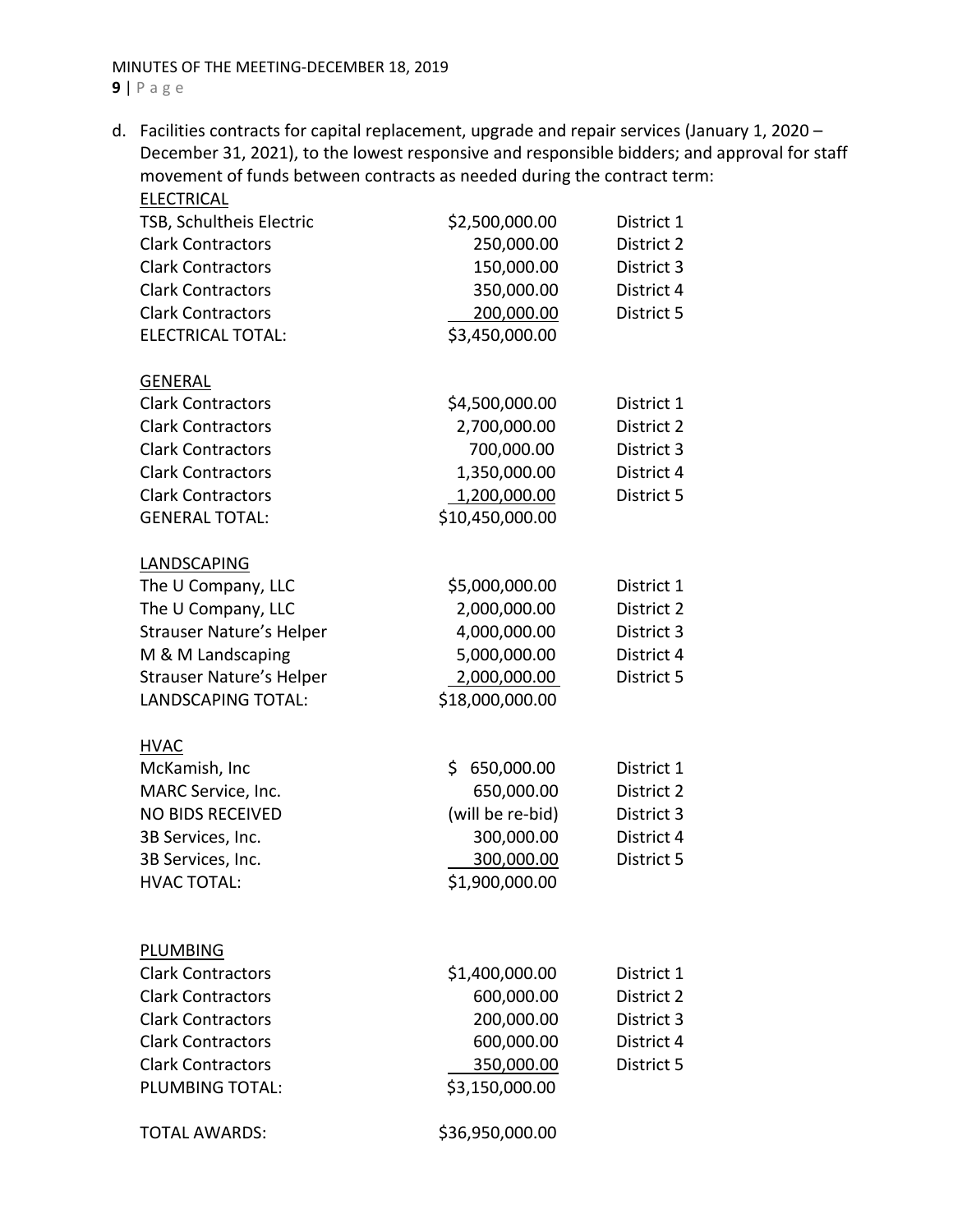MINUTES OF THE MEETING‐DECEMBER 18, 2019 **10** | Page

- e. Maintenance, service and repair of generators in Districts 1 & 2 (January 2, 2020 ‐November 30, 2022), to the lowest responsive and responsible bidder, Premium Power Services, LLC; at a total award of \$500,545.00;
- f. Maintenance, service and repair of generators in Districts 3, 4 & 5 (January 2, 2020 ‐November 30, 2022), to the lowest responsive and responsible bidder, Premium Power Services, LLC; at a total award of \$564,200.00;
- g. Generator/ATS replacements systemwide (phase two), utilizing the Commonwealth's contract with Premium Power Services; at a total award of \$538,231.00;
- h. Gradall hydraulic excavator, utilizing the Commonwealth's contract with Highway Equipment & Supply Co.; at a total award of \$463,464.00;

i. Inspection and testing of fire alarm and sprinkler systems, exercising the option to renew the agreements for an additional year (January 1, 2020 – December 31, 2021): Siemens Industry, Inc.  $$250,000.00$ Kistler O'Brien Fire 50,000.00 TOTAL RENEWAL: \$300,000.00

j. Trash and refuse removal services, exercising the option to renew the agreements for an additional year (January 1, 2020 – December 31, 2020):

| Waste Management of PA            | \$102,000.00 | District 1 |
|-----------------------------------|--------------|------------|
| Weavers Sanitation Services, Inc. | 57,000.00    | District 2 |
| <b>Republic Services of PA</b>    | 53,000.00    | District 3 |
| Waste Management of PA            | 70,000.00    | District 4 |
| Waste Management of PA            | 41,000.00    | District 5 |
| <b>TOTAL RENEWAL:</b>             | \$323,000.00 |            |
|                                   |              |            |

‐was made by Commissioner Wozniak, seconded by Commissioner Deon, and passed unanimously.

 $\frac{1}{2}$ 

## AWARD OF CONTRACTS

Motion‐That the Commission approves the Award of Contracts for the items listed in memos "a" and "b":

- a. Contract #A‐037.50T001‐3‐04 for the replacement of Bridge NB‐202 at MP A40.13, to the lowest responsive and responsible bidder, Deblin, Inc.; at a not‐to‐exceed amount of \$5,772,620.14 and a contingency of \$200,000.00;
- b. Contract #T‐053.00T001‐3‐04 for the replacement of Bridge WB‐456 at MP 54.95, to the lowest responsive and responsible bidder, Plum Contracting, Inc.; at a not‐to‐exceed amount of \$11,239,988.26 and a contingency of \$500,000.00.

‐was made by Commissioner Wozniak, seconded by Commissioner Deon, and passed unanimously.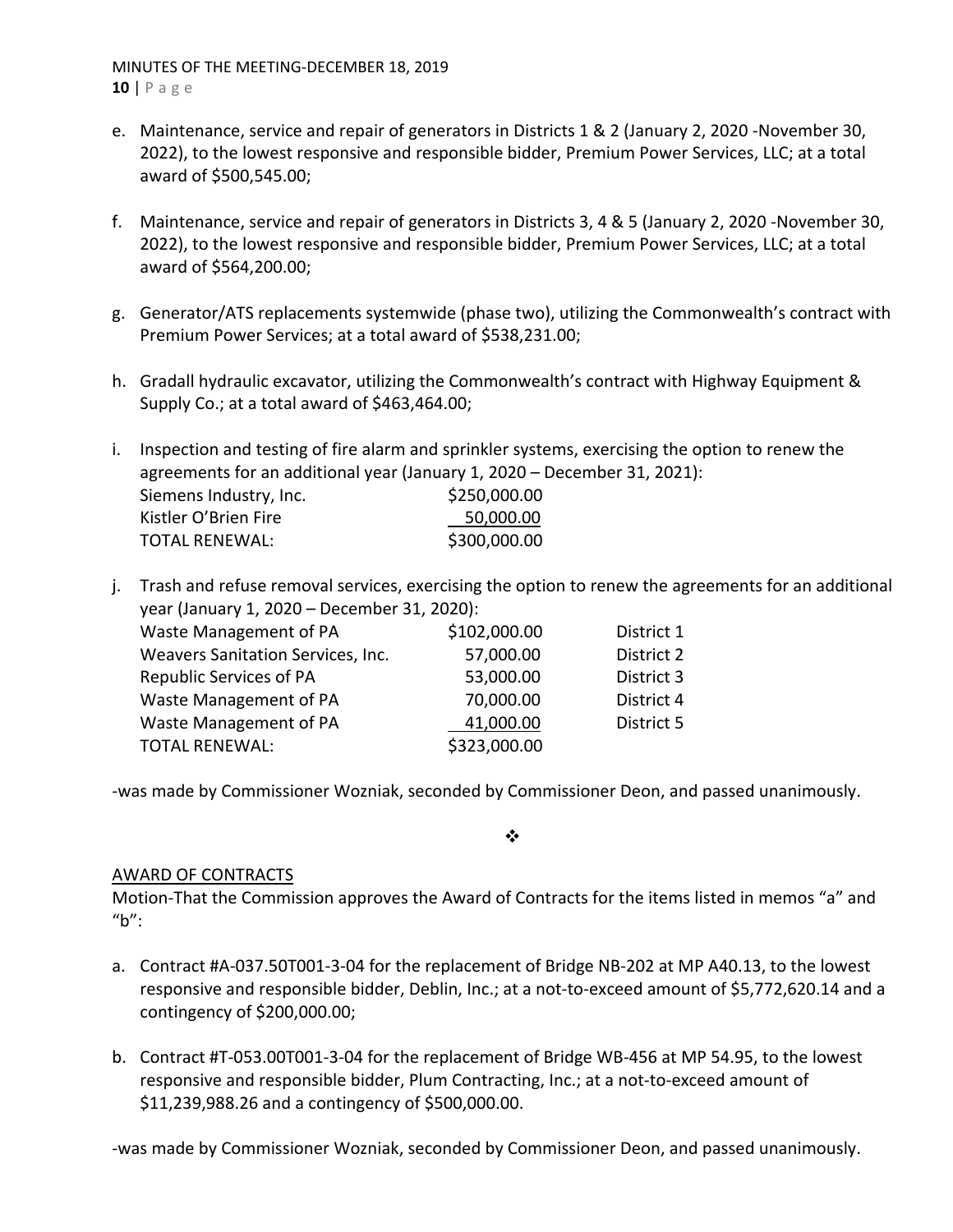#### $\frac{1}{2}$

#### CHANGE ORDERS/FINAL PAYMENTS

Motion‐That the Commission approves the Change Orders and Final Payments for the items listed in memos "a" through "c":

- a. Change Order #17 for Contract #S‐006.00X002‐3‐08 for construction of the Southern Beltway, Section 55B between MP S11.17 and MP S14.31 with Joseph B. Fay Co., for an increase of \$976,500.26 for the excavation of carbonaceous shale material, elimination of plants for pond conversion, overhead costs, street sweeping, downtime, inlet cap, guiderail and placing topsoil; for a revised not‐to‐exceed amount of \$99,950,056.94;
- b. Change Order #3 and Final Payment for Contract #T‐166.00R001‐3‐02 for bituminous resurfacing between MP 166.01 and MP 173.25 with New Enterprise Stone & Lime Co., Inc., for a decrease of \$131,057.12 to balance items to actual work completed, changes for drainage, erosion and sedimentation control, payment reduction for post mounted signs, line eradication and lane rental fees; for a final contract value of \$19,404,489.76 and final amount due to the contractor of \$440,715.15;
- c. Change Order #2 for Contract #EN‐00115‐03‐07 for construction of ORT Cashless Tolling facility between MP A123.29 and MP A123.51 with J.D. Eckman, Inc., for an increase of \$150,000.00 to make modifications to the tolling gantry area and a 154‐day time extension; for a revised not‐to‐ exceed amount of \$2,652,129.74.

‐was made by Commissioner Wozniak, seconded by Commissioner Deon, and passed unanimously.

#### ❖

## PSPC AWARD

Motion‐That the Commission approves the award of services and authorize the negotiations and execution of an agreement with the selected firm(s) for the items listed in memos "a" and "b":

- a. T00126/T00127, two (2) firms for open-end geotechnical engineering services systemwide:
	- Earth, Inc.-AWARDED
	- GeoMechanics, Inc.-AWARDED
	- Gannett Fleming, Inc.

‐was made by Commissioner Wozniak, seconded by Commissioner Deon, and passed unanimously.

- b. RFP T00122/T00123/T00124, three (3) firms for open‐end engineering design services systemwide:
	- Rettew Associates, Inc.-AWARDED
	- Whitman Requardt & Associates, LLP‐AWARDED
	- Borton-Lawson Engineering, Inc.-AWARDED
	- Dewberry Engineers, Inc.
	- Arora and Associates, P.C.

‐was made by Commissioner Wozniak, seconded by Commissioner Deon, and passed unanimously.